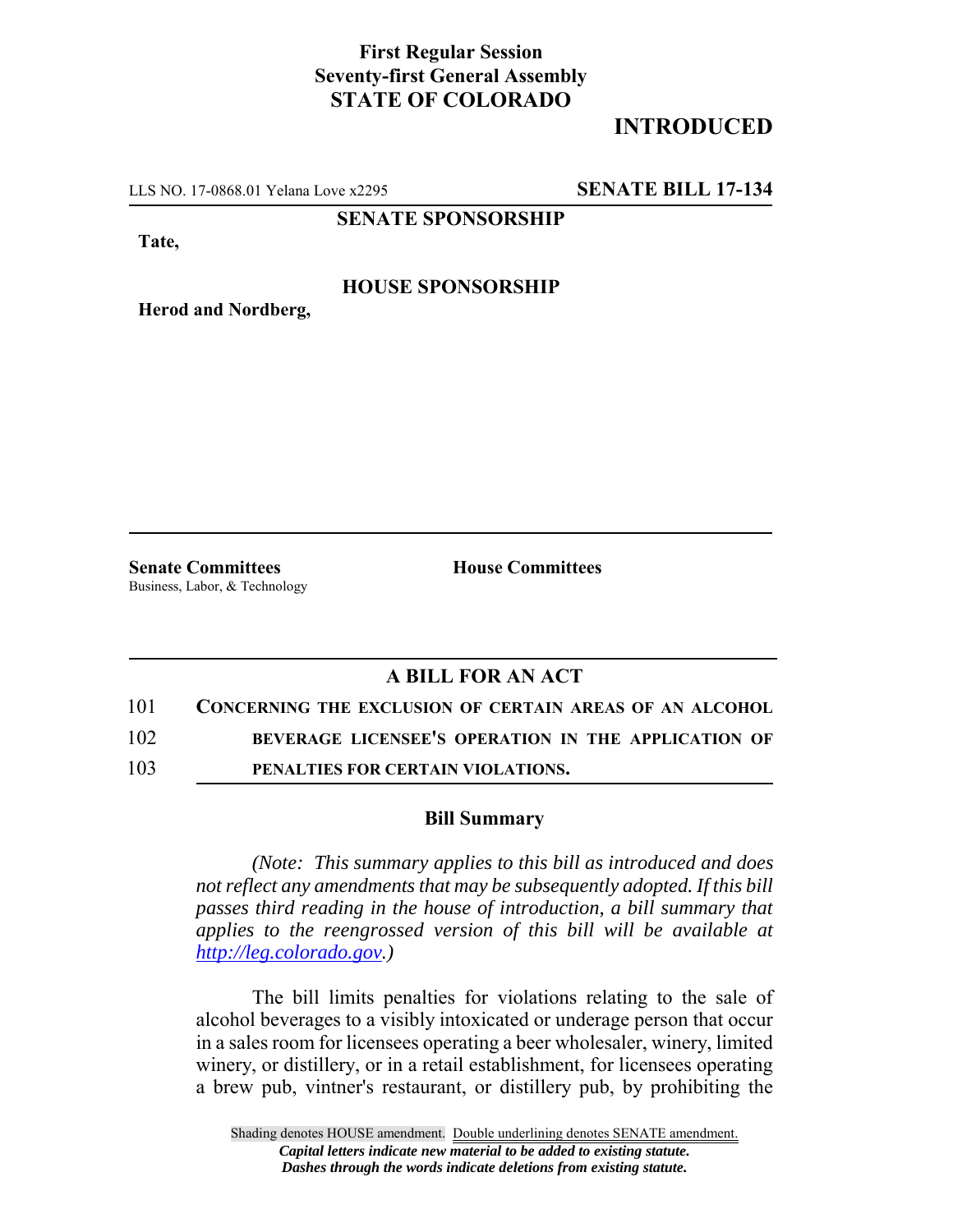### licensing authority from:

Basing any fine on the estimated gross revenues of any manufacturing or wholesale activities of the licensee; and ! Extending any suspension to the manufacturing or wholesale activities of the licensee.

## 1 *Be it enacted by the General Assembly of the State of Colorado:*

2 **SECTION 1.** In Colorado Revised Statutes, 12-47-601, **amend** 3 (1) and (3)(b); and **add** (7.5) as follows:

4 **12-47-601. Suspension - revocation - fines.** (1) SUBJECT TO 5 SUBSECTION (7.5) OF THIS SECTION, in addition to any other penalties 6 prescribed by this article ARTICLE 47 or article 46 or 48 of this title TITLE 7 12, the state or any local licensing authority has the power, on its own 8 motion or on complaint, after investigation and public hearing at which 9 the licensee shall be afforded an opportunity to be heard, to suspend or 10 revoke any license or permit issued by such authority for any violation by 11 the licensee or by any of the agents, servants, or employees of such THE 12 licensee of the provisions of this article article 47; or any of the rules or 13 regulations authorized pursuant to BY this article ARTICLE 47; or of any of 14 the terms, conditions, or provisions of the license or permit issued by such 15 authority. Any licensing authority has the power to administer oaths and 16 issue subpoenas to require the presence of persons and the production of 17 papers, books, and records necessary to the determination of any hearing 18 that the licensing authority is authorized to conduct.

19 (3) (b) SUBJECT TO SUBSECTION  $(7.5)$  OF THIS SECTION, the fine 20 accepted LICENSEE shall be the ACCEPT A FINE equivalent to twenty 21 percent of the licensee's estimated gross revenues from sales of alcohol 22 beverages during the period of the proposed suspension; except that the 23 fine shall MUST be not less than BETWEEN two hundred dollars nor more